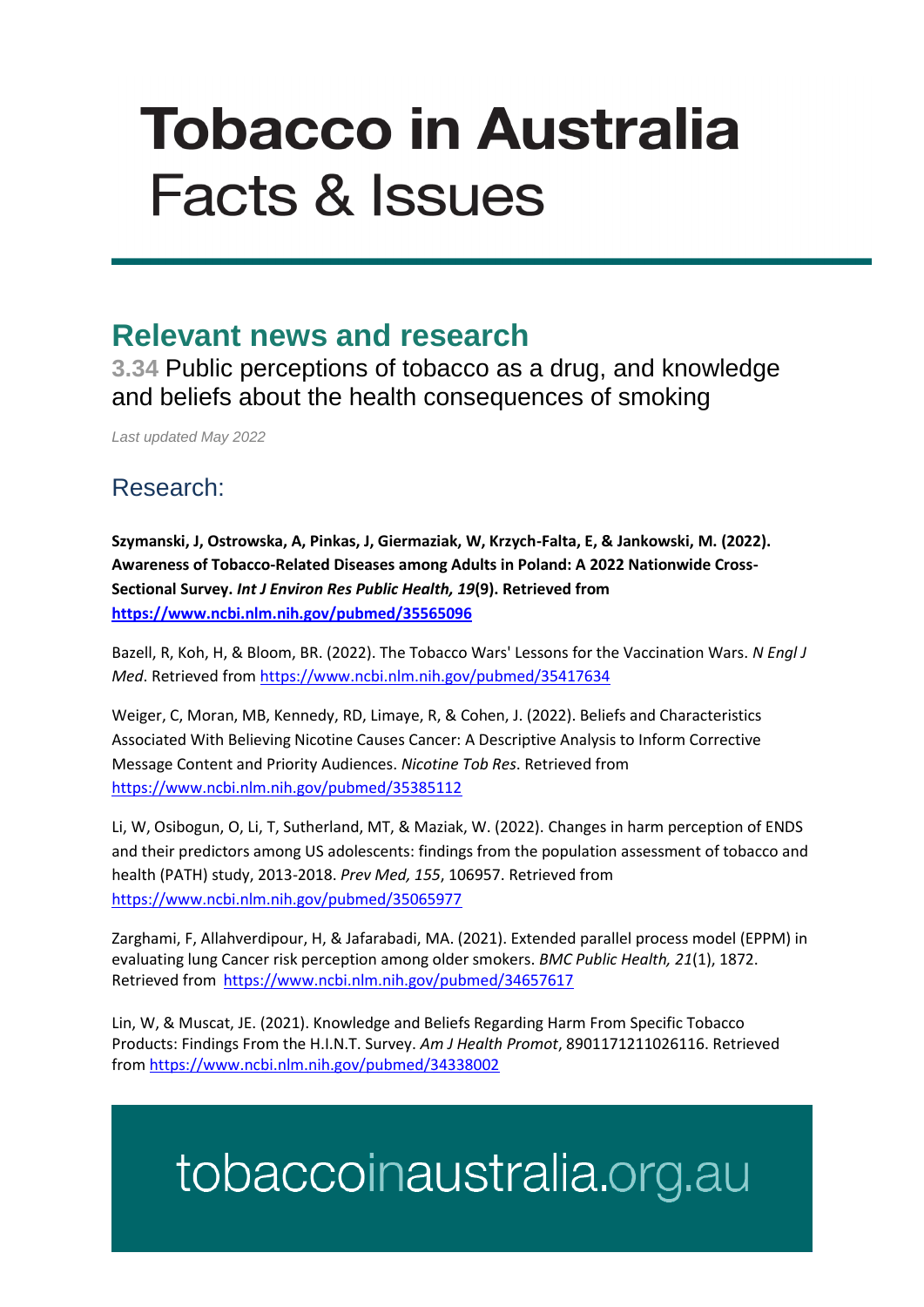Lin, W, Martinez, SA, Ding, K, & Beebe, LA. (2021). Knowledge and Perceptions of Tobacco-Related Harm Associated with Intention to Quit among Cigarette Smokers, e-Cigarette Users, and Dual Users: Findings from the US Population Assessment of Tobacco and Health (PATH) Wave 1. *Subst Use Misuse*, 1-7. Retrieved from<https://www.ncbi.nlm.nih.gov/pubmed/33594931>

Do, EK, Nicksic, NE, Clifford, JS, Hayes, A, & Fuemmeler, BF. (2020). Perceived harms of and exposure to tobacco use and current tobacco use among reproductive-aged women from the PATH study. *Women Health*, 1-12. Retrieved fro[m https://www.ncbi.nlm.nih.gov/pubmed/32654622](https://www.ncbi.nlm.nih.gov/pubmed/32654622)

Filippidis, FT, Driezen, P, Kyriakos, CN, Katsaounou, P, Petroulia, I, Girvalaki, C et al (2020). Transitions from and to roll-your-own tobacco, perceptions and health beliefs among smokers: findings from the EUREST-PLUS ITC Europe Surveys. *Eur J Public Health*. Available from: <https://www.ncbi.nlm.nih.gov/pubmed/32267933>

Assari, S, & Bazargan, M. (2020). Educational Attainment and Tobacco Harm Knowledge Among American Adults: Diminished Returns of African Americans and Hispanics. *Int J Epidemiol Res, 7*(1). Retrieved from<https://www.ncbi.nlm.nih.gov/pubmed/32219175>

Haddad, C, Sacre, H, Hajj, A, Lahoud, N, Akiki, Z, Akel, M et al. (2020). Comparing cigarette smoking knowledge and attitudes among smokers and non-smokers. *Environ Sci Pollut Res Int*. Available from:<https://www.ncbi.nlm.nih.gov/pubmed/32212070>

Alraeesi, FH, Farzin, FJ, Abdouli, KA, Sherif, FY, Almarzooqi, KA, & AlAbdool, NH. (2020). Smoking behavior, knowledge, attitude, and practice among patients attending primary healthcare clinics in Dubai, United Arab Emirates. *J Family Med Prim Care, 9*(1), 315-320. Available from: <https://www.ncbi.nlm.nih.gov/pubmed/32110611>

Guilbeault, D, & Centola, D. (2020). Networked collective intelligence improves dissemination of scientific information regarding smoking risks. *PLoS One, 15*(2), e0227813. Available from: <https://www.ncbi.nlm.nih.gov/pubmed/32027656>

Pacek, LR, & McClernon, FJ. (2020). Risk perceptions regarding cigarette smoking in the United States continue to decline. *Drug Alcohol Depend, 209*, 107887. Available from: <https://www.ncbi.nlm.nih.gov/pubmed/32044588>

Xiao, Z, Lee, J, Zeng, L, & Ni, L. (2020). Information seeking in the context of cigarette smoking: predictors from the Comprehensive Model of Information Seeking (CMIS). *Psychol Health Med*, 1-19. Available from[: https://www.ncbi.nlm.nih.gov/pubmed/32077752](https://www.ncbi.nlm.nih.gov/pubmed/32077752)

Kaufman, AR, Twesten, JE, Suls, J, McCaul, KD, Ostroff, JS, Ferrer, RA et al. (2019). Measuring Cigarette Smoking Risk Perceptions. *Nicotine Tob Res*. Available from: <https://www.ncbi.nlm.nih.gov/pubmed/31883013>

Villanti, AC, Naud, S, West, JC, Pearson, JL, Wackowski, OA, Hair, E et al. (2019). Latent Classes of Nicotine Beliefs Correlate with Perceived Susceptibility and Severity of Nicotine and Tobacco Products in US young adults. *Nicotine Tob Res, 21*(Supplement\_1), S91-S100. Available from: <https://www.ncbi.nlm.nih.gov/pubmed/31867640>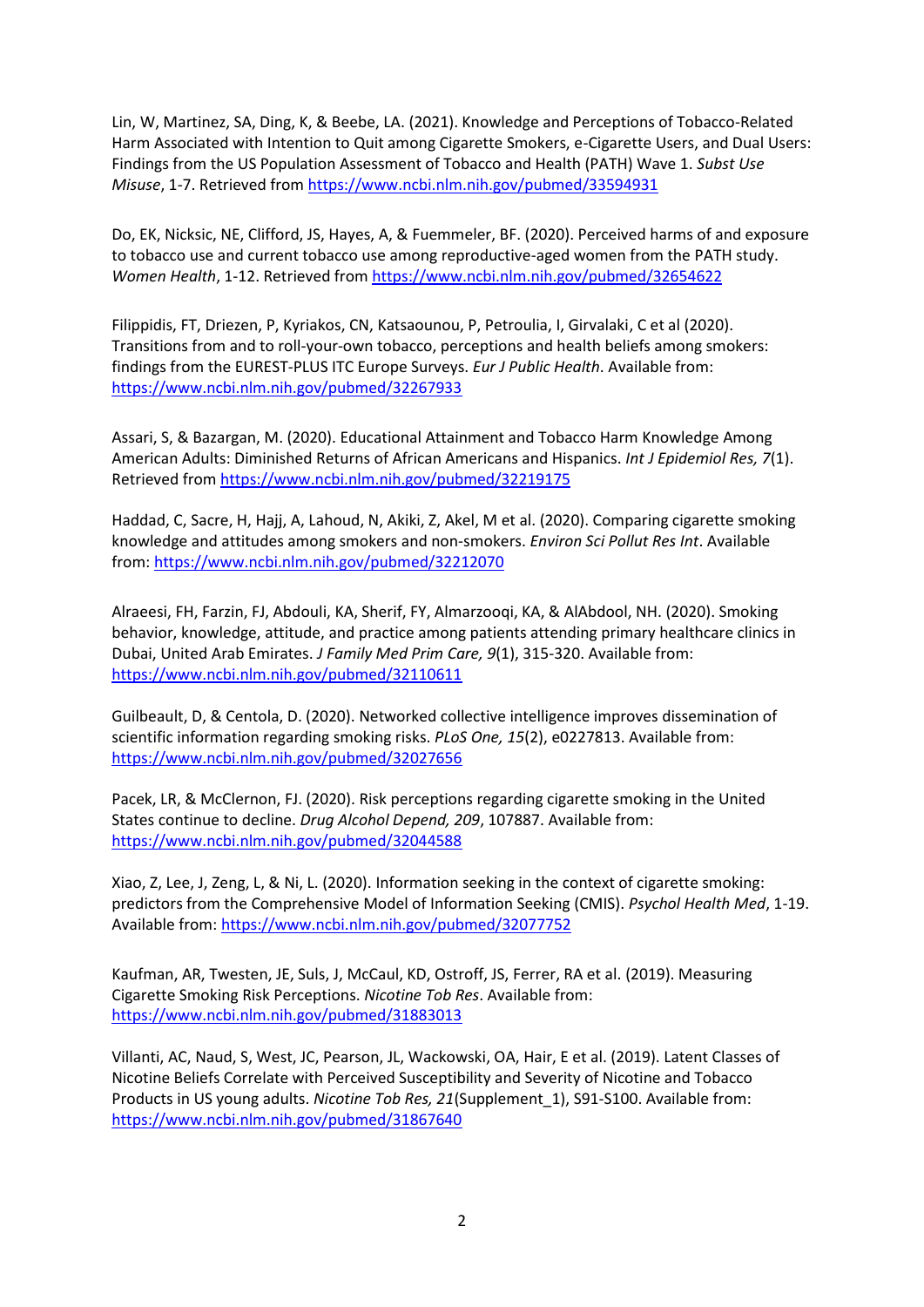King, B, Borland, R, Yong, HH, Gartner, C, Hammond, D, Lewandowsky, S, & O'Connor, R. (2019). Understandings of the component causes of harm from cigarette smoking in Australia. [S ]. *Drug and Alcohol Review, 38*(7), 807–817. Available from[: https://www.ncbi.nlm.nih.gov/pubmed/31691407](https://www.ncbi.nlm.nih.gov/pubmed/31691407)

Kabwama, SN, Kadobera, D, & Ndyanabangi, S. (2018). Perceptions about the harmfulness of tobacco among adults in Uganda: Findings from the 2013 Global Adult Tobacco Survey. *Tob Induc Dis, 16*, 59. Available from:<https://www.ncbi.nlm.nih.gov/pubmed/31516456>

El-Khoury, F, Bolze, C, Gomajee, R, White, V, & Melchior, M. (2019). Lower smoking rates and increased perceived harm of cigarettes among French adults one year after comprehensive tobacco control measures. *Drug Alcohol Depend, 201*, 65-70. Available from: <https://www.ncbi.nlm.nih.gov/pubmed/31195346>

Minh Dao, AT, Thi Thu Nguyen, H, Kim, GB, Phan, HT, Van Nguyen, H, Doan, HT et al. (2019). Knowledge and Determinants of Health Consequences of Cigarette Smoking Among Vietnamese Adults, 2015. *Asia Pac J Public Health*, 1010539519854878. Available from: <https://www.ncbi.nlm.nih.gov/pubmed/31189347>

Quintana, HK, Herrera, V, Nino, C, Gomez, B, & Roa, R. (2019). Assessing the knowledge, attitudes and perceptions of tobacco-associated diseases and how it is influenced by tobacco products advertisement, promotion and sponsorship while enforcing a strong and comprehensive ban in Panama: a cross-sectional study. *BMJ Open, 9*(6), e024373. Available from: <https://www.ncbi.nlm.nih.gov/pubmed/31171546>

Wainwright, K, Perrotte, JK, Bibriescas, N, Baumann, MR, & Garza, RT. (2019). Smoking expectancies and health perceptions: An analysis of Hispanic subgroups. *Addict Behav, 98*, 106008. Available from: <https://www.ncbi.nlm.nih.gov/pubmed/31238236>

Ghose, S, Sardar, A, Shiva, S, Mullan, BE, & Datta, SS. (2019). Perception of tobacco use in young adults in urban India: a qualitative exploration with relevant health policy analysis. *Ecancermedicalscience, 13*, 915. Available from:<https://www.ncbi.nlm.nih.gov/pubmed/31123498>

Krosnick, JA, Malhotra, N, Mo, CH, Bruera, EF, Chang, L, Pasek, J, & Thomas, RK. Correction: Perceptions of health risks of cigarette smoking: A new measure reveals widespread misunderstanding. PLoS One, 2019. 14(2), e0212705. Available from: <https://www.ncbi.nlm.nih.gov/pubmed/30768653>

O'Brien EK, Persoskie, A, & Tam, J. Multi-item Measures of Tobacco Health Perceptions: A Review. Am J Health Behav, 2019. 43(2), 266-278. Available from: <https://www.ncbi.nlm.nih.gov/pubmed/30808467>

Park, J, Lim, MK, Yun, EH, Oh, JK, Jeong, BY, Cheon, Y, & Lim, S. Influences of Tobacco-Related Knowledge on Awareness and Behavior towards Smoking. J Korean Med Sci, 2018.33(47), e302. Available from[: https://www.ncbi.nlm.nih.gov/pubmed/30450026](https://www.ncbi.nlm.nih.gov/pubmed/30450026)

Holmstrom, IK, Bohlin, S, Wanhainen, A, Bjorck, M, & Frojd, C. Swedish men and smoking: Views on screening-detected abdominal aortic aneurysm. Nurs Health Sci, 2018. Available from: <https://www.ncbi.nlm.nih.gov/pubmed/30238675>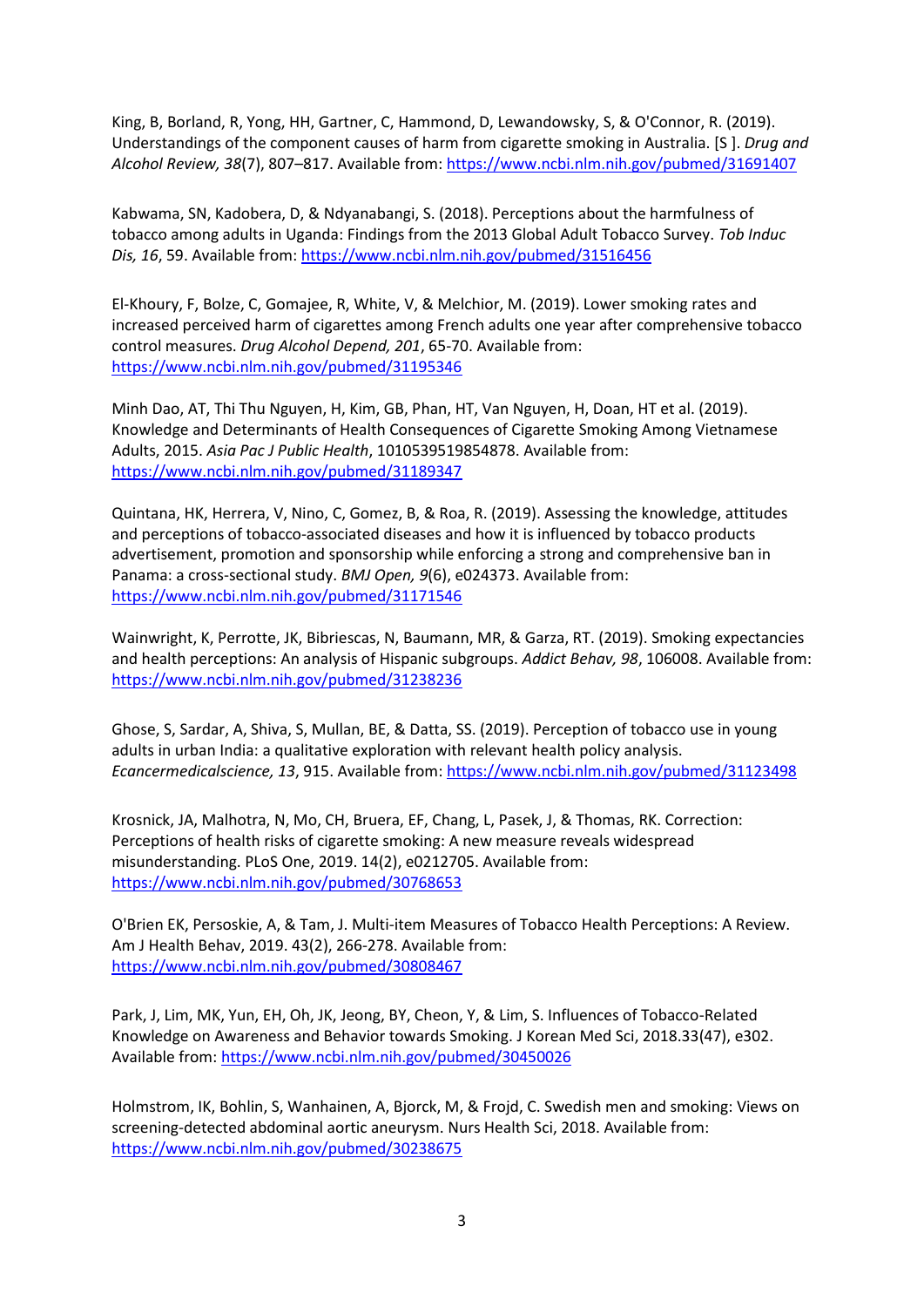Sikjaer, MG, Hilberg, O, Floe, A, Dollerup, J, Lokke, A. Lack of awareness towards smoking-related health risks, symptoms related to COPD, and attitudinal factors concerning smoking: an Internetbased survey conducted in a random sample of the Danish general population. Eur Clin Respir J. 2018 Aug 14;5(1):1506235. Available from:<https://www.ncbi.nlm.nih.gov/pubmed/30128089>

Brennan, E, Dunstone, K, Wakefield, M. Population awareness of tobacco-related harms: implications for refreshing graphic health warnings in Australia. Med J Aust, Jul 2018. Available from: <https://www.ncbi.nlm.nih.gov/pubmed/29976131>

Lillard, DR, Onder, Z. Health information and life-course smoking behavior: evidence from Turkey. Eur J Health Econ, June 2018. Available from:<https://www.ncbi.nlm.nih.gov/pubmed/29934875>

Majeed, BA, Nyman, A, Sterling, KL, Slovic, P. Little cigars and cigarillos: Affect and perceived relative harm among U.S. adults, 2015. Addict Behav. 2018 Oct;85:107-112. Available from: <https://www.ncbi.nlm.nih.gov/pubmed/29886248>

Greillier, L, Cortot, AB, Viguier, J, Brignoli-Guibaudet, L, Lhomel, C, Eisinger, F, Morere, JF, Couraud, S. Perception of Lung Cancer Risk: Impact of Smoking Status and Nicotine Dependence. Curr Oncol Rep. 2018 Mar 5;20(Suppl 1):18. Available from:<https://www.ncbi.nlm.nih.gov/pubmed/29508085>

Pacek, LR, McClernon, FJ. Decline in the perceived risk of cigarette smoking between 2006 and 2015: Findings from a U.S. nationally representative sample. Drug Alcohol Depend. 2018 Feb 5. pii: S0376- 8716(18)30024-3. Available from[: https://www.ncbi.nlm.nih.gov/pubmed/29496344](https://www.ncbi.nlm.nih.gov/pubmed/29496344)

Kaufman, AR, Persoskie, A, Twesten, J, Bromberg, J. A review of risk perception measurement in tobacco control research. Tob Control, 2018. Available from: <https://www.ncbi.nlm.nih.gov/pubmed/29432136>

Mori, T, Tsuge, T. Best-worst scaling survey of preferences regarding the adverse effects of tobacco use in China. SSM Popul Health. 2017 Jul 28;3:624-632. Available from: <https://www.ncbi.nlm.nih.gov/pubmed/29349250>

Chen, LS, Kaphingst, KA, Tseng, TS, Zhao, S. How are lung cancer risk perceptions and cigarette smoking related?-testing an accuracy hypothesis. Transl Cancer Res. 2016 Oct;5(Suppl 5):S964-S971. Available from[: https://www.ncbi.nlm.nih.gov/pubmed/29147644](https://www.ncbi.nlm.nih.gov/pubmed/29147644)

Johnson, SE, Coleman, B, Tessman, GK, Dickinson, DM. Unpacking Smokers' Beliefs About Addiction and Nicotine: A Qualitative Study. Psychol Addict Behav, 2017. Available from: <https://www.ncbi.nlm.nih.gov/pubmed/28981306>

Krosnick, JA, Malhotra, N, Mo, CH, Bruera, EF, Chang, L, Pasek, J and Thomas, RK. Perceptions of health risks of cigarette smoking: A new measure reveals widespread misunderstanding. PLoS One. 2017 Aug 14;12(8):e0182063. Available from: <http://journals.plos.org/plosone/article?id=10.1371/journal.pone.0182063>

Kaufman, AR, Coa, K, Nguyen, AB. Cigarette smoking risk-reducing beliefs: Findings from the United States Health Information National Trends Survey. Prev Med. 2017 Jun 25. pii: S0091- 7435(17)30229-3. Available from[: http://www.ncbi.nlm.nih.gov/pubmed/28658608](http://www.ncbi.nlm.nih.gov/pubmed/28658608)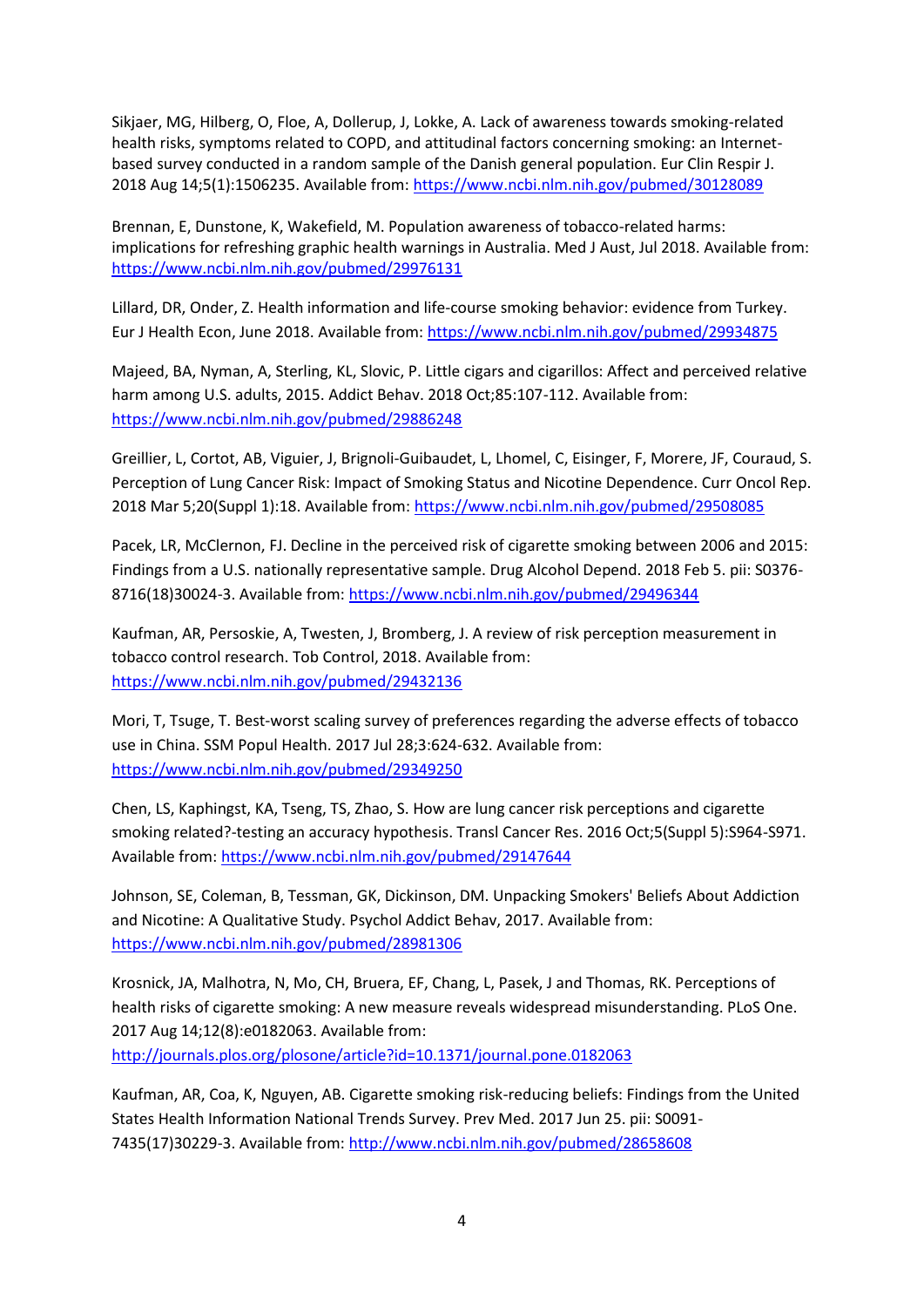Dunbar, MS, Shadel, WG, Tucker, JS, Edelen, MO. Use of and reasons for using multiple other tobacco products in daily and nondaily smokers: Associations with cigarette consumption and nicotine dependence. Drug Alcohol Depend. 2016 Nov 1;168:156-163. Available from: <http://www.ncbi.nlm.nih.gov/pubmed/27664553>

Sterling, KL, Majeed, BA, Nyman, A, Eriksen, M. Risk perceptions of little cigar and cigarillo smoking among adult current cigarette smokers. Nicotine Tob Res, 2016. Available from: <http://www.ncbi.nlm.nih.gov/pubmed/27659275>

Cappella, JN, Maloney, E, Ophir, Y, Brennan, E. Interventions to Correct Misinformation About Tobacco Products. Tob Regul Sci. 2015 Jul;1(2):186-197. Available from: <http://www.ncbi.nlm.nih.gov/pubmed/27135046>

Atkinson, M et al. Title: factors influencing consumers' perceived risk of tobacco products. Value Health, 2015 Nov; 18(7):A505. Available from:<http://www.ncbi.nlm.nih.gov/pubmed/26532835>

Saadoune, N et al. Beliefs and behaviour about smoking among inflammatory bowel disease patients. European Journal of Gastroenterology & Hepatology, 2015 Jul; 27(7):797-803. Available from:<http://www.ncbi.nlm.nih.gov/pubmed/25919776>

Sterling, KL et al. The most natural tobacco used: a qualitative investigation of young adult smokers' risk perceptions of flavored little cigars and cigarillos. Nicotine & Tobacco Research, 2016 May; 18(5):827-33. Available from:<http://www.ncbi.nlm.nih.gov/pubmed/26175458>

Quaife, SL et al. Smoking is associated with pessimistic and avoidant beliefs about cancer: results from the International Cancer Benchmarking Partnership. British Journal of Cancer, 2015 May 26; 112(11):1799-804. Available from[: http://www.ncbi.nlm.nih.gov/pubmed/25950385](http://www.ncbi.nlm.nih.gov/pubmed/25950385)

Marshall, TR. The 1964 Surgeon General's Report and Americans' beliefs about smoking. Journal of the History of Medicine and Allied Sciences, 2015 Apr;70(2):250-78. Available from: <http://www.ncbi.nlm.nih.gov/pubmed/25862749>

Masiero, M et al. Personal fable: optimistic bias in cigarette smokers. International Journal of High Risk Behaviors & Addiction, 2015 Mar 20; 4(1):e20939. Available from: <http://www.ncbi.nlm.nih.gov/pubmed/25883917>

Kaufman, AR et al. Factor structure and stability of smoking-related health beliefs in the National Lung Screening Trial. Nicotine & tobacco research, 2016 Mar; 18(3):321-9. Available from: <http://www.ncbi.nlm.nih.gov/pubmed/25964503>

Mohammadnezhad, M et al. "I have never experienced any problem with my health. So far, it hasn't been harmful": older Greek-Australian smokers' views on smoking: a qualitative study. BMC Public Health, 2015 Mar 29; 15:304. Available from:<http://www.ncbi.nlm.nih.gov/pubmed/25885899>

Peltzer K and Pengpid S. Tobacco use, beliefs and risk awareness in university students from 24 low, middle and emerging economy countries. Asian Pac J Cancer Prev, 2014; 15(22):10033-8. Available from:<http://www.ncbi.nlm.nih.gov/pubmed/25520065>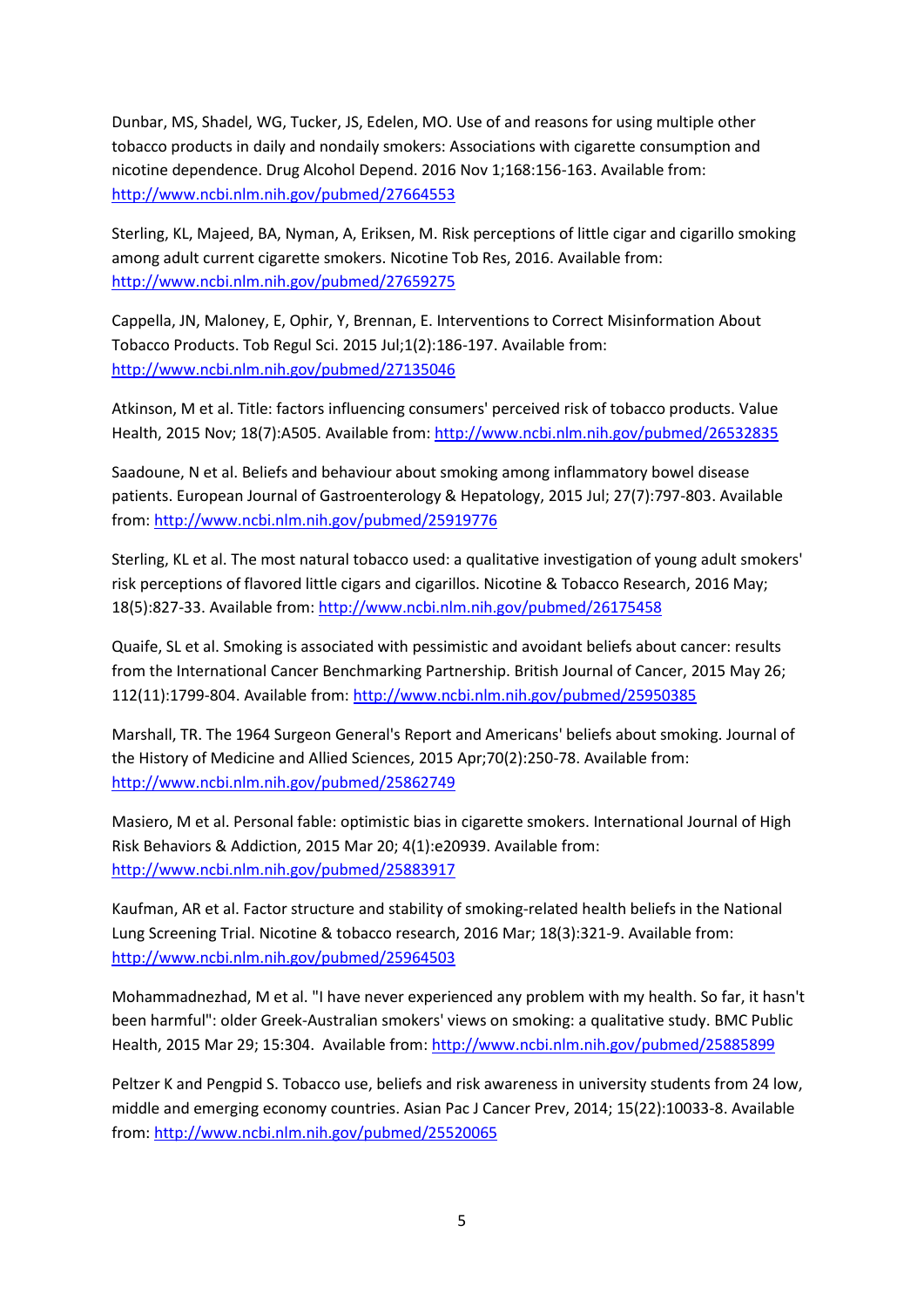Ford, JS, Puleo, E, Sprunck-Harrild, K, deMoor, J, Emmons, KM. Perceptions of risk among childhood and young adult cancer survivors who smoke. Support Care Cancer. 2014 Aug;22(8):2207-17. Available from[: http://www.ncbi.nlm.nih.gov/pubmed/24659242](http://www.ncbi.nlm.nih.gov/pubmed/24659242)

Hall, MG, Ribisl, KM, Brewer, NT. Smokers' and nonsmokers' beliefs about harmful tobacco constituents: implications for FDA communication efforts. Nicotine Tob Res. 2014 Mar;16(3):343-50. Available from[: http://www.ncbi.nlm.nih.gov/pubmed/24151139](http://www.ncbi.nlm.nih.gov/pubmed/24151139)

Leidner, AJ, Shaw, WD, Yen, ST. An historical perspective on health-risk awareness and unhealthy behaviour: cigarette smoking in the United States 1949-1981. Health Expect. 2014 Available from: <http://www.ncbi.nlm.nih.gov/pubmed/25132055>

Pulvers, K, Scheuermann, TS, Romero, DR, Basora, B, Luo, X, Ahluwalia, JS. Classifying a smoker scale in adult daily and nondaily smokers. Nicotine Tob Res. 2014 May;16(5):591-9. Available from: <http://www.ncbi.nlm.nih.gov/pubmed/24297807>

*3 34.2 Public awareness of the health effects of smoking*

**Fonseca, ADG, Silva Junior, RFD, Bauman, CD, Silva, LL, Silva, C, & Martins, A. (2022). Validity and reliability of the Smoking-related Health Literacy Assessment Scale.** *Einstein (Sao Paulo), 20***, eAO5156. Retrieved from<https://www.ncbi.nlm.nih.gov/pubmed/35195160>**

Mills, SD, & Wiesen, CA. (2021). Beliefs About the Health Effects of Smoking Among Adults in the United States. *Health Educ Behav*, 10901981211004136. Retrieved from <https://www.ncbi.nlm.nih.gov/pubmed/33870757>

#### News reports:

**Wu, C. Kiwis find smoking more unattractive in a partner than a criminal past - study.** *NewsHub, 2020***. October 29, 2020. Retrieved from** 

**[https://www.newshub.co.nz/home/lifestyle/2020/10/kiwis-find-smoking-more-unattractive-in-a](https://www.newshub.co.nz/home/lifestyle/2020/10/kiwis-find-smoking-more-unattractive-in-a-partner-than-a-criminal-past-study.html)[partner-than-a-criminal-past-study.html](https://www.newshub.co.nz/home/lifestyle/2020/10/kiwis-find-smoking-more-unattractive-in-a-partner-than-a-criminal-past-study.html)**

Goodier, R. Young adults see less harm in tobacco products, prefer online health information. Physician's Weekly, 2019. June 6, 2019. Available from: [https://www.physiciansweekly.com/young](https://www.physiciansweekly.com/young-adults-see-less/)[adults-see-less/](https://www.physiciansweekly.com/young-adults-see-less/)

Brennan, E, Dunstone, K, Wakefield, M. Population awareness of tobacco-related harms: implications for refreshing graphic health warnings in Australia. Med J Aust, 2018. Jul 7, 2018. Available from[: https://www.mja.com.au/system/files/issues/209\\_04/10.5694mja17.01207.pdf](https://www.mja.com.au/system/files/issues/209_04/10.5694mja17.01207.pdf)

Taylor, Tegan. Smoking warning labels could need a refresh to inform public of new health risk discoveries. ABC News, 2018. July 9, 2018. Available from: [http://www.abc.net.au/news/health/2018-07-09/smoking-graphic-warning-label-refresh-to](http://www.abc.net.au/news/health/2018-07-09/smoking-graphic-warning-label-refresh-to-improve-risk-knowledge/9947728)[improve-risk-knowledge/9947728](http://www.abc.net.au/news/health/2018-07-09/smoking-graphic-warning-label-refresh-to-improve-risk-knowledge/9947728)